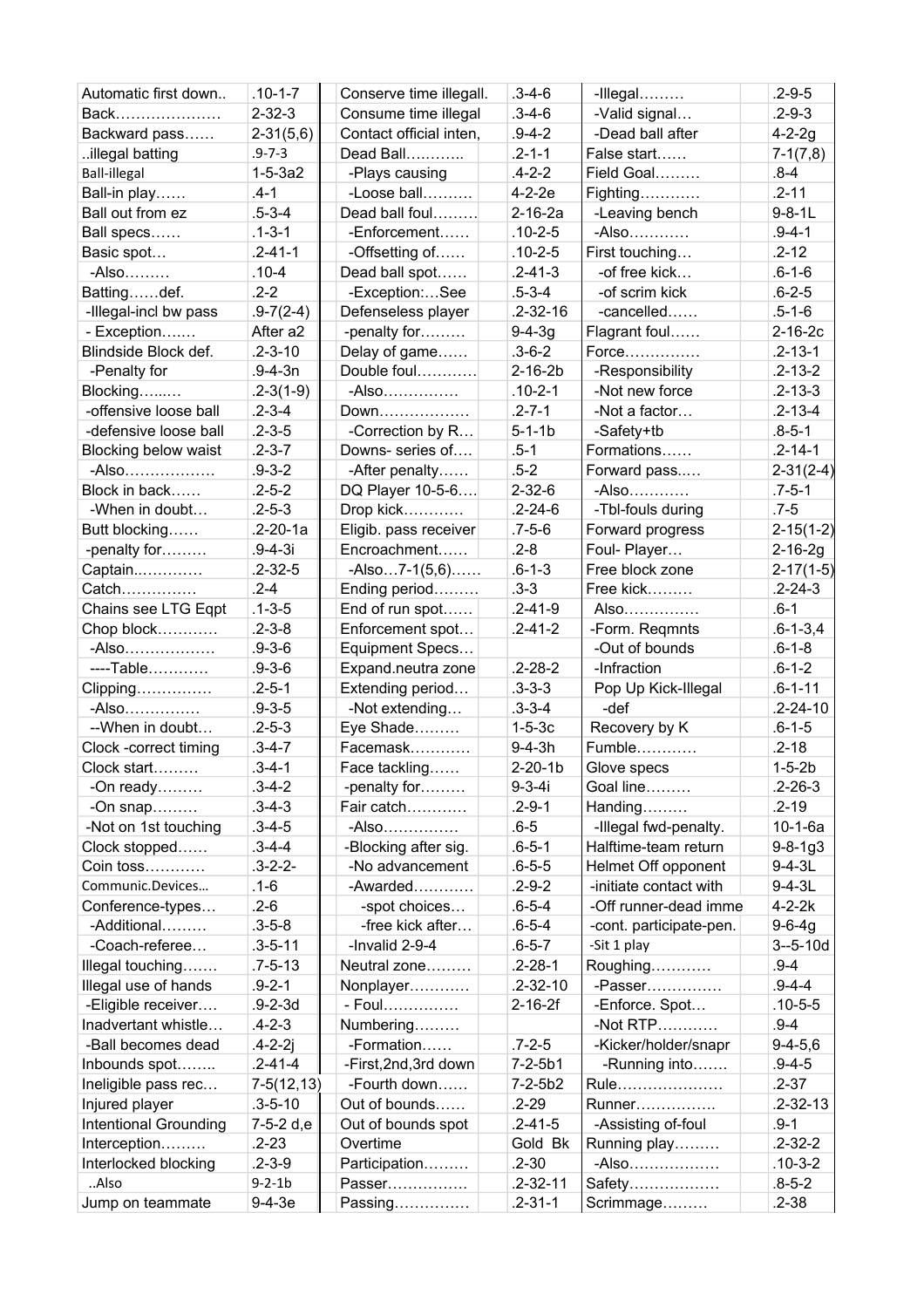| Helping runner                             | $.9 - 1$       |  |  |
|--------------------------------------------|----------------|--|--|
| Hit player out of play                     | $9 - 4 - 3b$   |  |  |
| Holder-                                    |                |  |  |
| -Down exception.                           | 4-2-2a1,2      |  |  |
| Horse collar                               | $9 - 4 - 3k$   |  |  |
| Huddle                                     |                |  |  |
| Hurdling                                   | $.2 - 22$      |  |  |
| -Penalty for                               | $9 - 4 - 3d$   |  |  |
| Illegal block                              | $.9 - 3 - 1$   |  |  |
| -Kick catch int                            | $9 - 3 - 1a$   |  |  |
| -After fair cat. Sig.                      | $.9 - 3 - 3$   |  |  |
| -On kicker, holder.                        | $.9 - 3 - 4$   |  |  |
| -On KO by K                                | $.9 - 3 - 7$   |  |  |
| Illegal Equip                              | $.1 - 5 - 3$   |  |  |
| Illegal formation                          | $.7 - 2 - 5a$  |  |  |
| Illegal fwd pass                           | $.7 - 5 - 2$   |  |  |
| -Also                                      | $.7 - 5 - 3$   |  |  |
| -Table                                     | $.7 - 5 - 2$   |  |  |
| Illegal handing                            | $7-3(2,3)$     |  |  |
| Illegal helmet contact                     | $.2 - 20 - 1$  |  |  |
| -Butt blocking                             | $2 - 20 - 1a$  |  |  |
| -Face tackling                             | $2 - 20 - 1b$  |  |  |
| -Spearing                                  | $2 - 20 - 1c$  |  |  |
| -Penalty for                               | $9 - 4 - 3i$   |  |  |
| Illegal kick                               | $.2 - 24 - 9$  |  |  |
| -Penalty for                               | $.6 - 2 - 1$   |  |  |
| -Also                                      | $.9 - 7 - 1$   |  |  |
| Illegal motion                             | $.7 - 2 - 7$   |  |  |
| Illegal numbering                          | $.7 - 2 - 5$   |  |  |
| Illegal participation                      | $.9 - 6$       |  |  |
| -Types                                     | $.9 - 6 - 4$   |  |  |
| Illegal personal contact                   | $.9 - 4$       |  |  |
| Illegal shift                              | $.7 - 2 - 6$   |  |  |
|                                            | $.7 - 2 - 4$   |  |  |
| Illegal snap                               | $.3 - 7$       |  |  |
| Illegal substitut.fouls<br>-Dead ball foul |                |  |  |
|                                            | $3 - 7(1 - 3)$ |  |  |
| -Live ball fouls                           | $3-7(4-5)$     |  |  |
| -Non-player                                | $.3 - 7 - 6$   |  |  |
|                                            |                |  |  |
|                                            |                |  |  |
|                                            |                |  |  |
|                                            |                |  |  |
|                                            |                |  |  |
| Targeting                                  | $9 - 4 - 3m$   |  |  |
| -definition                                | $.2 - 20 - 2$  |  |  |
| Team designations                          | $.2 - 43$      |  |  |
| Tee specs                                  | $.1 - 3 - 4$   |  |  |
| Throw helmet                               | $9 - 4 - 3f$   |  |  |
| Time-start/stop                            | $.3 - 4$       |  |  |
| Timeouts                                   | $.3 - 5 - 1$   |  |  |
|                                            | $.2 - 6 - 2$   |  |  |
| -Conference<br>-Team                       |                |  |  |
| -Officials                                 | $3-5(1-6)$     |  |  |
|                                            | $.3 - 5 - 7$   |  |  |
| -Injury                                    | $.3 - 5 - 10$  |  |  |
| Touchback                                  | $.6 - 3 - 1$   |  |  |
| -Also                                      | $.8 - 5 - 3$   |  |  |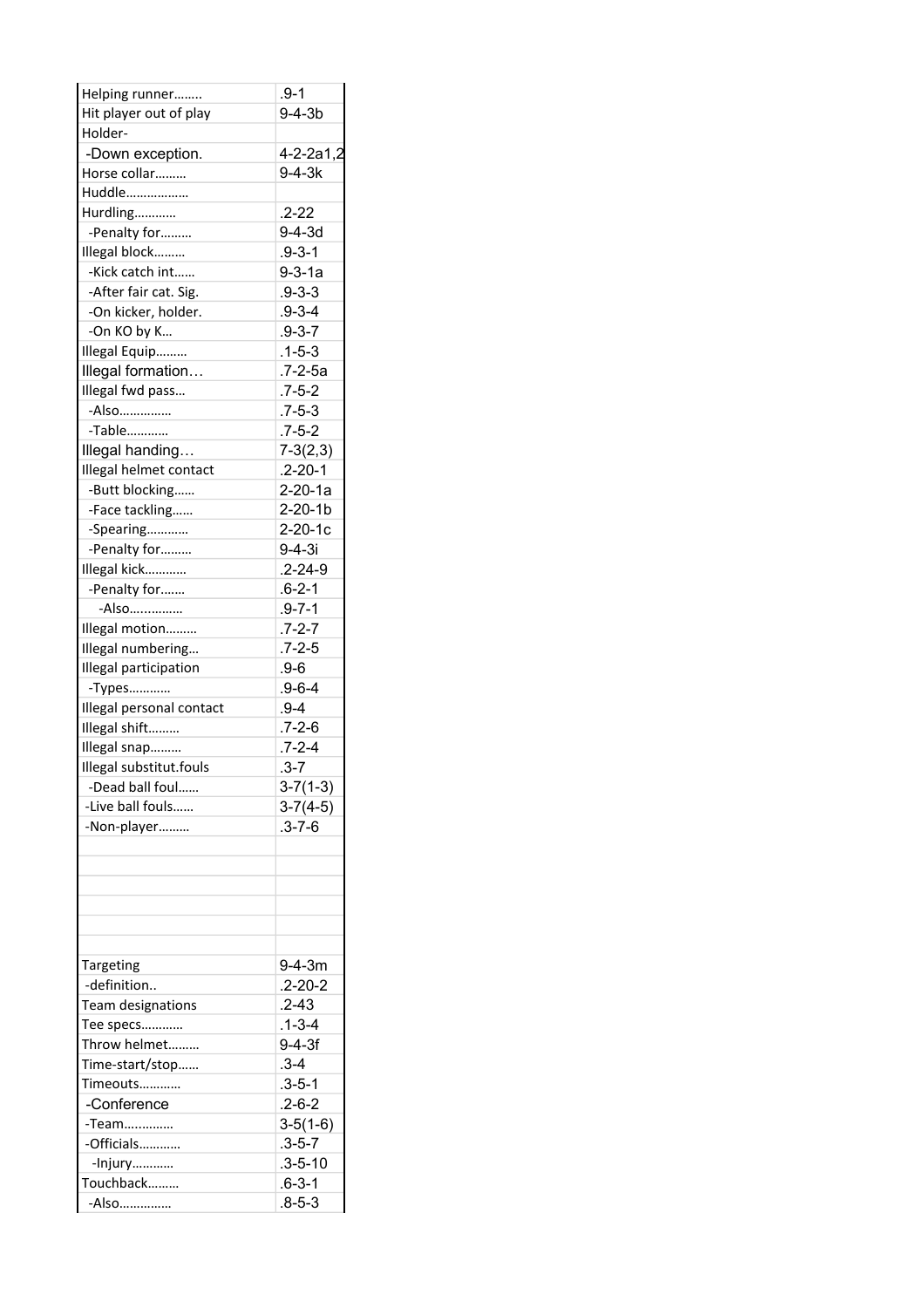| Kick                    | $.2 - 24 - 1$ | Pass interference     | $.7 - 5 - 10$  | Scrimmage kick        | $.2 - 24 - 4$  |
|-------------------------|---------------|-----------------------|----------------|-----------------------|----------------|
| -Ends                   | $.2 - 24 - 2$ | -restrictions         | $7-5(7-9)$     | -Also                 | $.6 - 2$       |
| -Illegal (also 9-7-1)   | $.6 - 2 - 1$  | Penalty-scoring play  | $.8 - 2 - 2$   | -Table                | $.6 - 4$       |
| Kick catch interference | $9 - 3 - 1a$  | -After td             | $.8 - 2 - 5$   | Scoring               | $.8 - 1$       |
| Also                    | $6 - 5 - 4c$  | Penalty Enforcemen    | $.10 - 1$      | Scrimmage kick form.  | 2-14-2ab       |
| -penalty for            | $.6 - 5 - 6$  | -All-but-one          | $.10 - 6$      | Shift                 | $.2 - 39$      |
| Kick opponent           | $.9 - 4 - 3j$ | Special enforcement   | $.10 - 5$      | Sideline interfefence | $.9 - 4 - 8$   |
| Kicker                  | $.2 - 32 - 8$ | -Half the distance    | $.10 - 1 - 5$  | Simultaneous catch    | $.2 - 4 - 3$   |
| Kickoff                 | $.2 - 24 - 5$ | Pile on               | $9-4-3c$       | -Dead                 | $4-2-2c$       |
| Also                    | $.6 - 1$      | Place kick            | $.2 - 24 - 7$  | -Also                 | $4 - 2 - 2e1$  |
| Length of period        | $.3 - 1$      | Plan looseball infrac | $.7 - 2 - 8$   | Snap                  | $.2 - 40$      |
| Line to gain            | $.2 - 26 - 5$ | Player designations   | $.2 - 32$      | Snap infraction       | $7-1(2-4)$     |
| . LTG and measuremen    | $.5 - 3$      | Point Differential-   | Gold Bk        | Snapper               | $.2 - 32 - 14$ |
| Line to gain equip      | $.1 - 3 - 5$  | PSK foul              | $2 - 16 - 2h$  | -Also                 | $.7 - 1 - 1$   |
| Line of scrimmage       | $.2 - 25$     | PSK spot              | $.2 - 41 - 6$  | Spearing              | $2 - 20 - 1c$  |
| Lineman                 | $.2 - 32 - 9$ | Pop-Up Kick-illeg.    | 6/1/2011       | -penalty for          | $.9 - 4 - 3$   |
| Live ball               | $.2 - 1 - 2$  | Possession            | $.2 - 34$      | Spike(kill clock)     | $.7 - 5 - 2$   |
| Live ball foul          | $2 - 16 - 2d$ | -Joint on scrim.kick  | $.6 - 2 - 7$   | Spot of foul          | $.2 - 41 - 8$  |
| Loose ball              | $.2 - 1 - 3$  | Previous spot         | $.2 - 41 - 7$  | Spot run ends         | $.2 - 41 - 9$  |
| Loose ball play         | $.2 - 33 - 1$ | Punch                 | $9 - 4 - 1$ j  | Spots                 | $.4 - 3$       |
| -Also                   | $.10 - 3 - 1$ | Punt                  | $.2 - 24 - 8$  | $-$ Inbounds          | $4-3(4-5)$     |
| Loss of down            | $.2 - 7 - 2$  | Pylon                 | $.1 - 2 - 4$   | -Out of bounds        | $4 - 3(1 - 3)$ |
| -LOD foulslist          | $.10 - 1 - 6$ | Ready for play        | $.2 - 35$      | -Designated by A      | $4-3(6-7)$     |
| Mandatory Eqpt.         | $.1 - 5 - 1$  | -also                 | $.3 - 6$       | Starting period       | $.3 - 2 - 1$   |
| Momentum exception      | $8 - 5 - 2a$  | Recovery              | $.2 - 36$      | Substitute            | $.2 - 32 - 15$ |
| Mouthpiece              | $1 - 5 - 1d5$ | Replaced player       | $.2 - 32 - 12$ | Substitutions         | $.3 - 7 - 1$   |
| Muff                    | $.2 - 27$     | Restraining line      | $.2 - 26 - 8$  | Succeeding spot       | $.2 - 41 - 10$ |
| Multiple foul           | $2 - 16 - 2e$ | Restricted area       | $.9 - 8 - 3$   | Table-game clocktime  |                |
| -Also                   | $.10 - 2 - 4$ | uninten Cont official | $.9 - 4 - 8$   | Tackling              | $.2 - 42$      |
|                         |               |                       |                |                       |                |
|                         |               |                       |                |                       |                |
|                         |               |                       |                |                       |                |
|                         |               |                       |                |                       |                |
|                         |               |                       |                |                       |                |
|                         |               |                       |                |                       |                |
|                         |               |                       |                |                       |                |
|                         |               |                       |                |                       |                |
|                         |               |                       |                |                       |                |
|                         |               |                       |                |                       |                |
|                         |               |                       |                |                       |                |
|                         |               |                       |                |                       |                |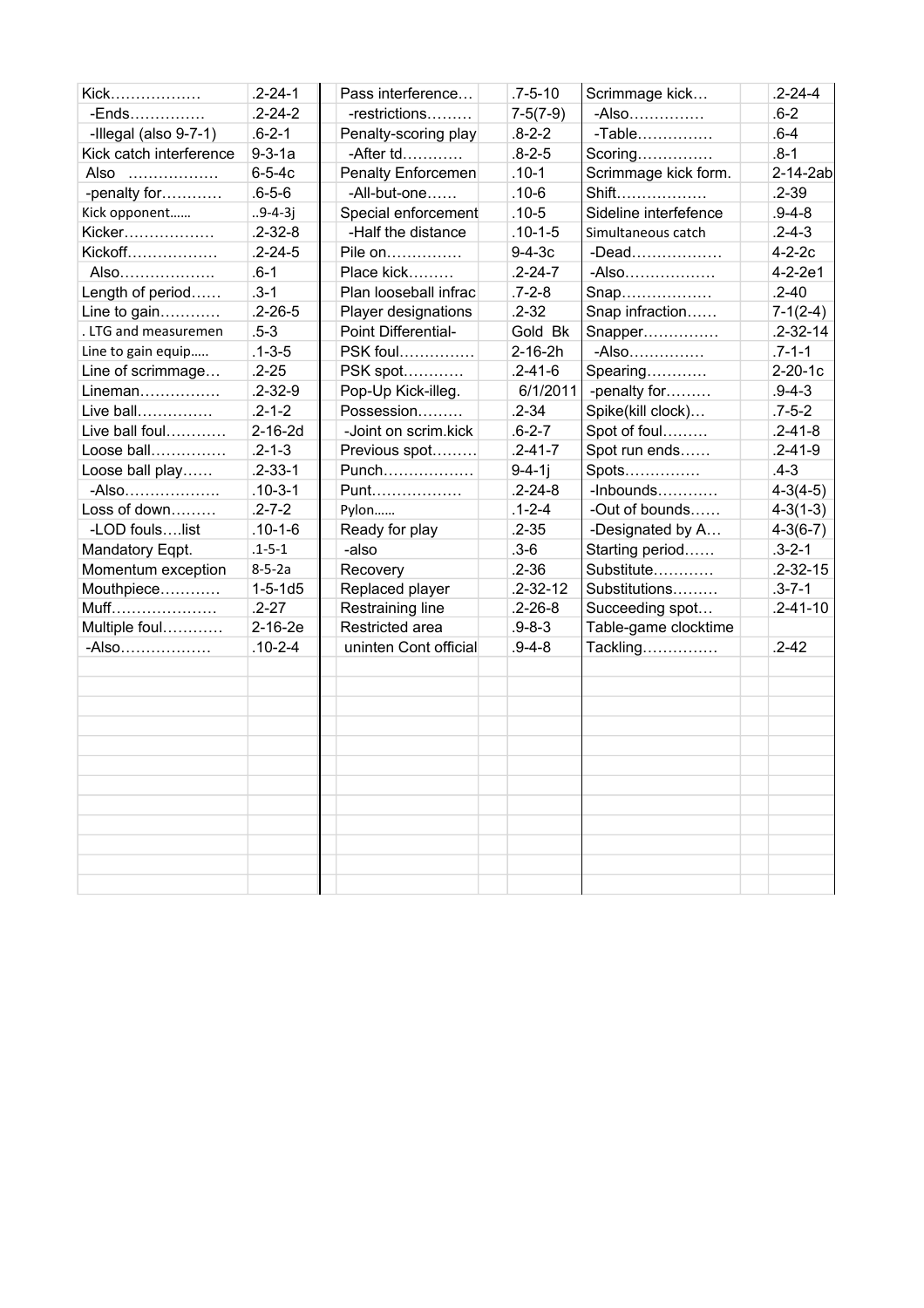| Touchdown                           | $.8 - 2 - 1$  |  |
|-------------------------------------|---------------|--|
| Touching                            | $.2 - 44$     |  |
| Towel-  .1-5-3a(5a)                 |               |  |
| Tripping                            | $.2 - 45$     |  |
| -runner now illeg                   | $.9 - 4 - 30$ |  |
| Try                                 | $.8 - 3$      |  |
| Unfair acts                         | $.9 - 9$      |  |
| Uniform specs                       | p.17          |  |
| Unnecess. Rough                     | $9 - 4 - 3q$  |  |
| Unsportsmanlike foul                | $2 - 16 - 2f$ |  |
| -Also                               | $.9 - 5 - 1$  |  |
| -On scoring play                    | $.8 - 2 - 2$  |  |
| -By non-players                     | $.9 - 8$      |  |
| <b>Untimed Down</b>                 | $.3 - 3 - 3$  |  |
| -Not extended                       | $.3 - 3 - 4$  |  |
| Video Review                        | .1-1-9        |  |
|                                     |               |  |
| Update: 2020 Rule Changes           |               |  |
| <b>Weather Delay</b>                | Table 3-1     |  |
|                                     |               |  |
| 40 Sec. PC & Injured Player         | $3-6-1a(1)$   |  |
|                                     |               |  |
| 25 Sec. PC & Legal Kick             | $3-6-1a(1)$   |  |
|                                     |               |  |
| Disconcerting Act - 5 YDS           | 7/1/2009      |  |
|                                     |               |  |
| Spiking Ball Conserve Time 7-5-2Exc |               |  |
|                                     |               |  |
|                                     |               |  |
|                                     |               |  |
|                                     |               |  |
|                                     |               |  |
|                                     |               |  |
|                                     |               |  |
|                                     |               |  |
|                                     |               |  |
|                                     |               |  |
|                                     |               |  |
|                                     |               |  |
|                                     |               |  |
|                                     |               |  |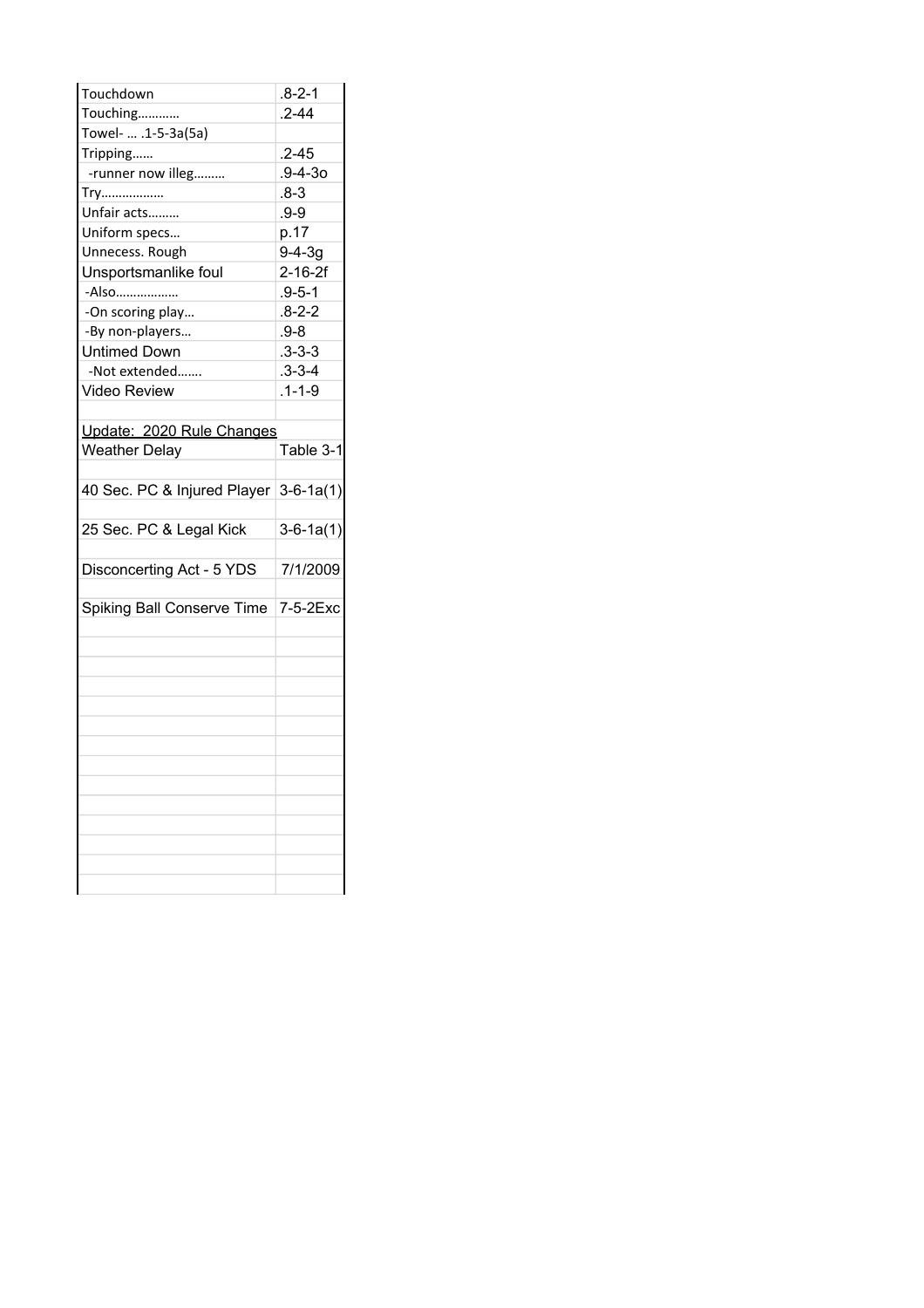$\mathcal{L}(\mathcal{A})$  .